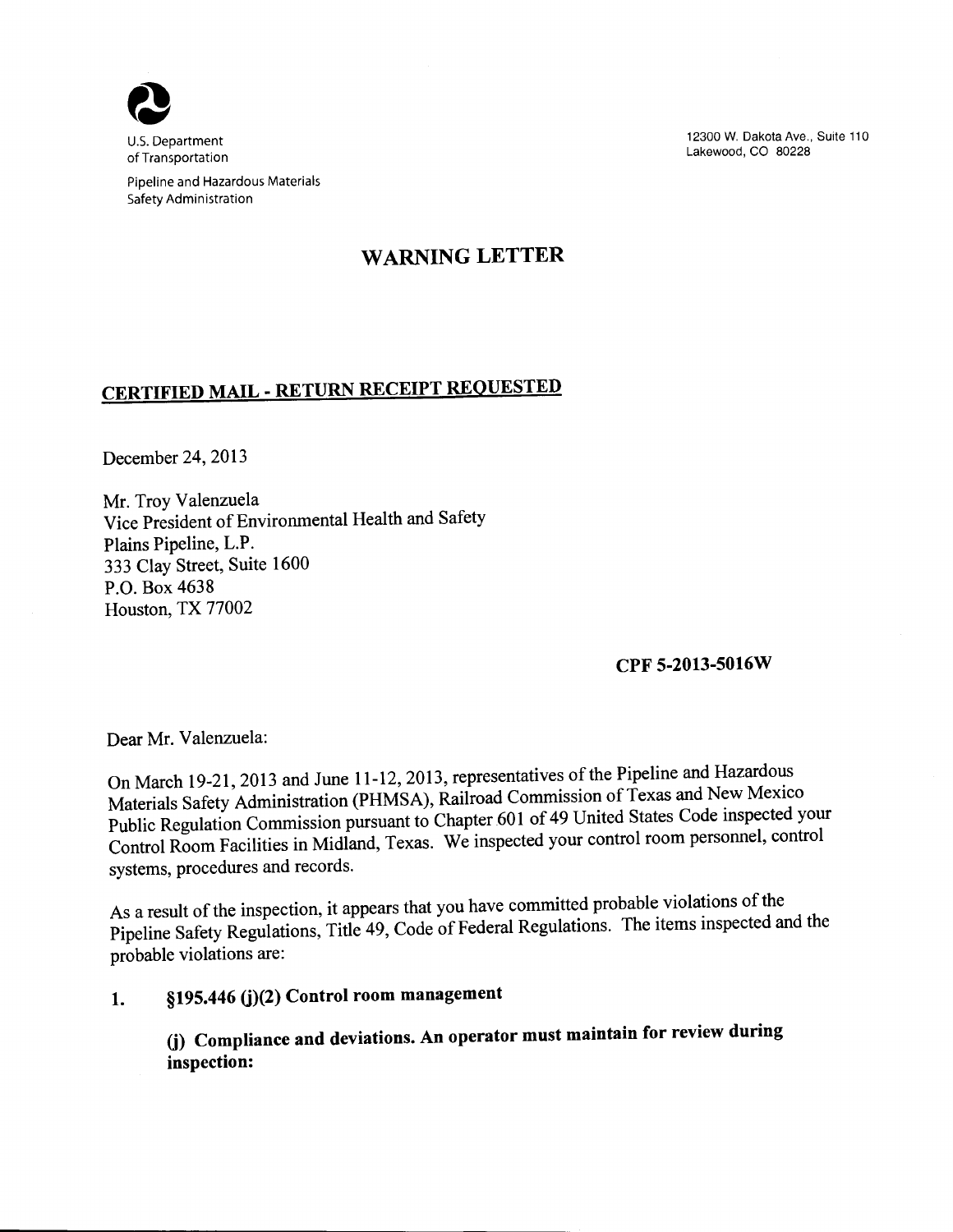## (2) Documentation to demonstrate that any deviation from the procedures required by this section was necessary for the safe operation of the pipeline facility.

Plains did not follow Management of Change (MOC) procedures when changes were made to the Pipeline Control Procedure Manual procedures. Additionally, changes were made to the critical alarm type description and response priority.

Plains did not follow their Change Management Procedure, Section 7 of the Midland Control Room Management Plan. Section 7.2, Communication During Changes to Pipeline Equipment states that "pipeline systems/processes which are generally covered by the MOC process include but are not limited to: purchase or sale of physical assets, new equipment coming online, retired equipment going offline, operations and maintenance manuals, new or revised procedures, operating responsibilities between pipeline controllers and field personnel or third-party operations, field maintenance activity affecting pipeline control room operations, control system changes, SCADA system changes." At the time of the inspection, PHMSA representatives discovered that several procedures from different manuals were consolidated into a Pipeline Control Procedure Manual. The lack of documentation and interviews with control room staff demonstrates that Plains did not follow their MOC procedure for modifying their Pipeline Controller Procedure Manual.

## 2. §195.446(j)(1) Control room management

## (j) Compliance and deviations. An operator must maintain for review during inspection:

#### (1) Records that demonstrate compliance with the requirements of this section;

At the time of inspection, PHMSA representatives discovered several Abnormal Operations forms (Form 103) were not completely filled out. The missing information included Maximum Operating Pressure (MOP) information, signatures and dates, and the reviewer's signature.

#### 3. §195.446(j)(1) Control room management

(j) Compliance and deviations. An operator must maintain for review during inspection:

(1) Records that demonstrate compliance with the requirements of this section;